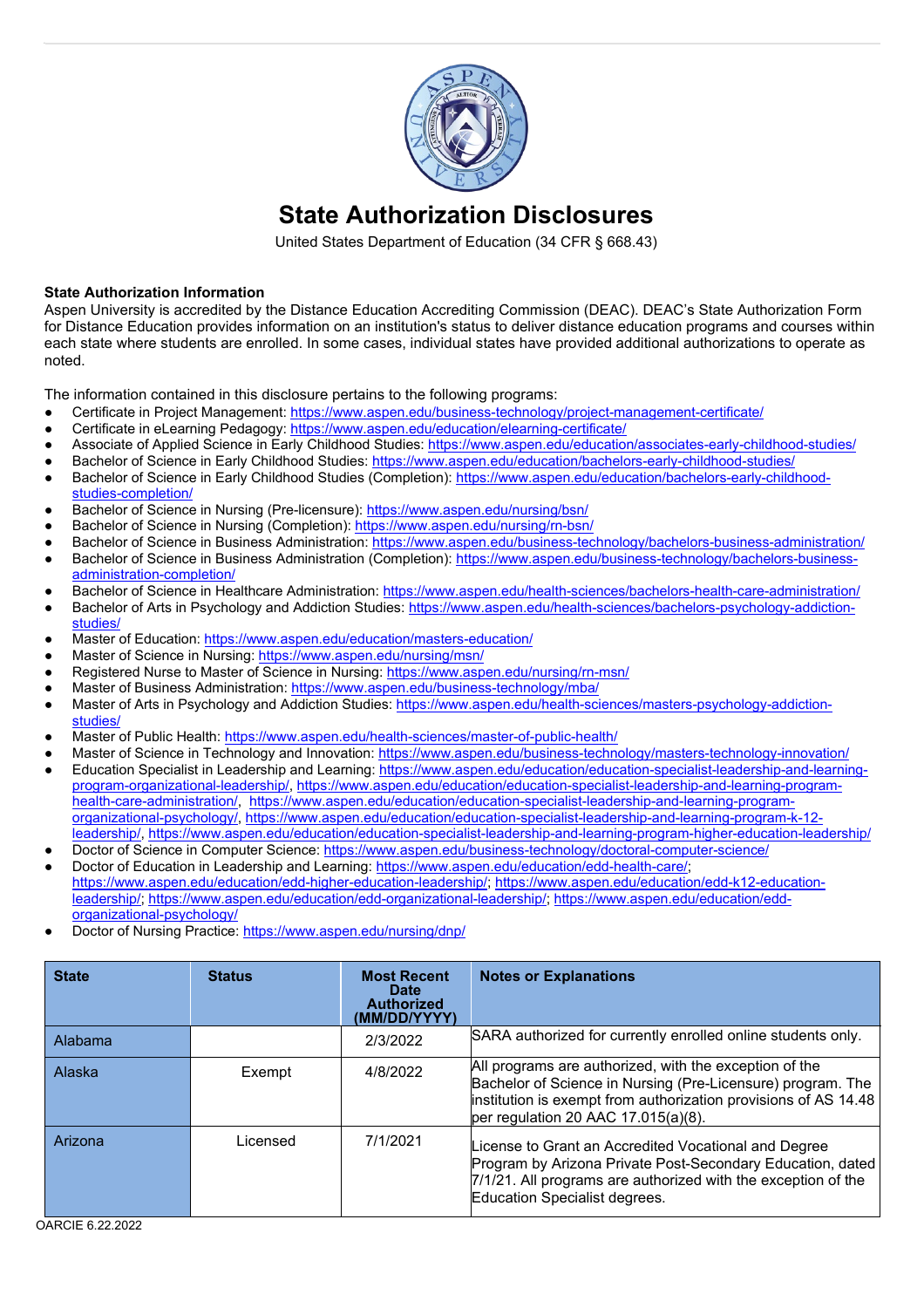| <b>Arkansas</b>             |                                                              | 2/3/2022                           | SARA authorized for currently enrolled online students only.                                                                                                                                                                                                                                                                                                                                                                                                                                                                  |
|-----------------------------|--------------------------------------------------------------|------------------------------------|-------------------------------------------------------------------------------------------------------------------------------------------------------------------------------------------------------------------------------------------------------------------------------------------------------------------------------------------------------------------------------------------------------------------------------------------------------------------------------------------------------------------------------|
| California                  | Authorized                                                   | 02/09/2021                         | etter of Registration from BPPE indicating that the institution<br>has met the qualifications for registration under the Act,<br>pursuant to California Education Code (CEC) section 94801.5.<br>All programs authorized.                                                                                                                                                                                                                                                                                                     |
| Colorado                    | Licensed                                                     | 10/23/2020                         | etter of Full Authorization from Colorado Commission on<br>Higher Education. All programs authorized.                                                                                                                                                                                                                                                                                                                                                                                                                         |
| Connecticut                 | Approved                                                     | 04/01/202                          | All programs are approved, with the exception of the BSN<br>(Pre-licensure) program. State of Connecticut Office of Higher<br>Education approved the institution to offer online<br>courses/programs to Connecticut residents.                                                                                                                                                                                                                                                                                                |
| <b>Delaware</b>             |                                                              | 2/3/2022                           | SARA authorized for currently enrolled online students only.                                                                                                                                                                                                                                                                                                                                                                                                                                                                  |
| <b>District of Columbia</b> |                                                              | 2/3/2022                           | SARA authorized for currently enrolled online students only.                                                                                                                                                                                                                                                                                                                                                                                                                                                                  |
| Florida                     | Licensure not<br>Required<br>Authorized                      | 04/04/2022<br>08/24/2020<br>FL CIE | Online programs do not trigger physical presence and<br>therefore are not required to be licensed by the Florida<br>Commission for Independent Education. Official letter on file<br>from the state.                                                                                                                                                                                                                                                                                                                          |
|                             |                                                              |                                    | Provisional License granted for the Florida campus by Florida<br>Dept of Education, Commission for Independent Education,<br>letter on file, for the Bachelor of Science in Nursing (Pre-<br>Licensure)* program and is renewed annually. The application $\mid$<br>for the Annual License for this program is currently under<br>review.                                                                                                                                                                                     |
| Georgia                     | Authorized                                                   | 12/14/2021<br>2/3/2022             | Certificate of Authorization on file for the Bachelor of Science<br>in Nursing (Pre-Licensure)* program.<br>SARA authorized for currently enrolled online students only.                                                                                                                                                                                                                                                                                                                                                      |
| <b>Hawaii</b>               | Exempt                                                       | 03/20/2022                         | All programs are authorized, with the exception of the<br>Bachelor of Science in Nursing (Pre-Licensure) program.<br>Accreditation is sufficient for out-of-state institutions. Private,<br>trade, vocational, and technical schools are required to be<br>licensed and are regulated by the State of Hawaii's<br>Department of Education. If an institution is accredited by a<br>nationally approved accredited agency they are exempt from<br>icensure. No state confirmation is needed.<br>https://cca.hawaii.gov/hpeap/. |
| Idaho                       | Exempt                                                       | 4/1/2022                           | All programs are authorized. Exempt from registration under<br>Idaho Administrative Code 08.01.11 Subsection 200.04.<br>Registration will be required if 11 or more students are<br>physically present simultaneously at a single field site.<br>Bachelor of Science in Nursing (Pre-Licensure) program is not<br>approved.                                                                                                                                                                                                   |
| <b>Illinois</b>             | <b>Approved Limited</b><br>Physical<br>Presence<br>Exemption | 10/7/2014                          | Can enroll for all programs, with the exception of the Bachelor<br>of Science in Nursing (Pre-Licensure) program. Official letter<br>on file stating that the institution meets the description of an<br>institution with Limited Physical Presence and the Illinois<br>Board of Higher Education grants continuous approval unless<br>certain conditions change.                                                                                                                                                             |
| Indiana                     | Approved                                                     | 5/20/2022                          | All programs are approved, with the exception of the BSN<br>(Pre-licensure) program. Official letter on file stating that<br>Aspen has been granted status as an out-of-state institution<br>with no physical presence in Indiana authorized to enroll and<br>offer online instruction or distance education to Indiana<br>residents delivered from a campus in another state in<br>accordance with Indiana Administrative Code IC 21-18.5-6-12.                                                                              |
| lowa                        |                                                              | 2/3/2022                           | SARA authorized for currently enrolled online students only.                                                                                                                                                                                                                                                                                                                                                                                                                                                                  |
| Kansas                      |                                                              | 2/3/2022                           | SARA authorized for currently enrolled online students only.                                                                                                                                                                                                                                                                                                                                                                                                                                                                  |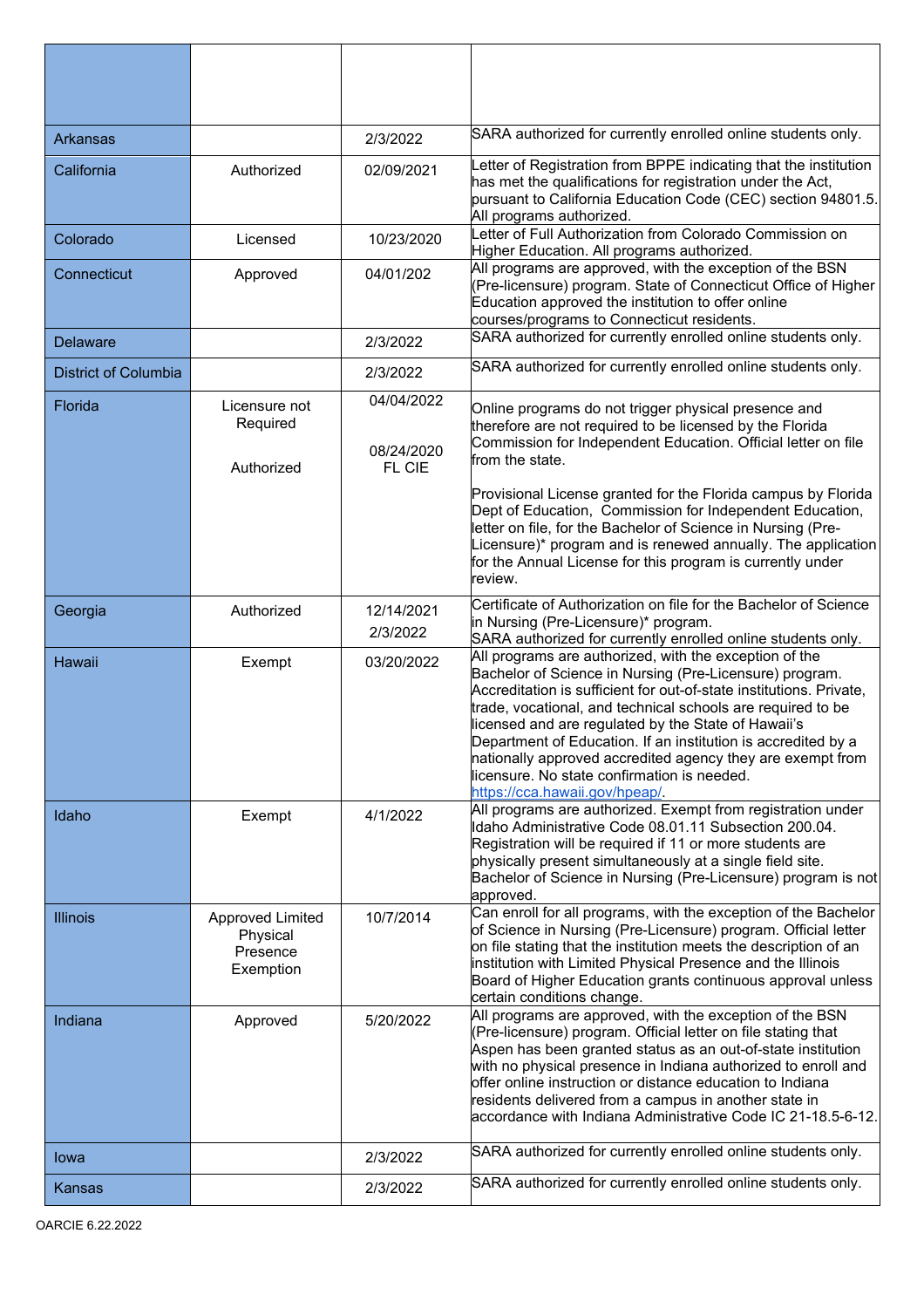| Kentucky              |                                             | 2/3/2022   | SARA authorized for currently enrolled online students only.                                                                                                                                                                                                                                                                                                                                              |  |
|-----------------------|---------------------------------------------|------------|-----------------------------------------------------------------------------------------------------------------------------------------------------------------------------------------------------------------------------------------------------------------------------------------------------------------------------------------------------------------------------------------------------------|--|
| Louisiana             |                                             | 2/3/2022   | SARA authorized for currently enrolled online students only.                                                                                                                                                                                                                                                                                                                                              |  |
| <b>Maine</b>          |                                             | 2/3/2022   | SARA authorized for currently enrolled online students only.                                                                                                                                                                                                                                                                                                                                              |  |
| Maryland              |                                             | 2/3/2022   | SARA authorized for currently enrolled online students only.                                                                                                                                                                                                                                                                                                                                              |  |
| <b>Massachusetts</b>  |                                             | 2/3/2022   | SARA authorized for currently enrolled online students only.                                                                                                                                                                                                                                                                                                                                              |  |
| Michigan              |                                             | 2/3/2022   | SARA authorized for currently enrolled online students only.                                                                                                                                                                                                                                                                                                                                              |  |
| Minnesota             |                                             | 2/3/2022   | SARA authorized for currently enrolled online students only.                                                                                                                                                                                                                                                                                                                                              |  |
| Mississippi           | Authorization not<br>Required               | 5/9/2022   | Can enroll for all programs. NCCA does not regulate<br>academic degree-granting institutions that are not domiciled,<br>incorporated, or otherwise located in Mississippi. BSN (Pre-<br>icensure) program is not approved.                                                                                                                                                                                |  |
| <b>Missouri</b>       | Authorization not<br>Required               | 4/11/2022  | Can enroll for all programs. The Missouri Department of<br>Higher Education and Workforce Development has<br>certification standards that use the concept of physical<br>presence to determine program jurisdiction. The institution<br>does not meet or conduct activities that trigger physical<br>presence. BSN (Pre-licensure) program is not approved.                                               |  |
| Montana               | Authorized                                  | 5/10/2022  | Can enroll for all programs, except BSN (Pre-licensure).<br>Aspen satisfies the requirements of Montana Code 20-25-107<br>and Board of Regents Policy 221, which regulate the award of<br>post-secondary degrees by educational institutions in the<br>State of Montana.                                                                                                                                  |  |
| Nebraska              | Authorization not<br>Required               | 04/04/2022 | Can enroll for all programs, with the exception of the Bachelor<br>of Science in Nursing (Pre-Licensure)* program. The<br>institution's activities do not fall under the provisions of<br>Nebraska Title 281, Chapter 7, Rules and Regulations for the<br>Postsecondary Institution Act.                                                                                                                  |  |
| <b>Nevada</b>         |                                             | 2/3/2022   | SARA authorized for currently enrolled online students only.                                                                                                                                                                                                                                                                                                                                              |  |
| <b>New Hampshire</b>  |                                             | 2/3/2022   | SARA authorized for currently enrolled online students only.                                                                                                                                                                                                                                                                                                                                              |  |
| New Jersey            | Authorization/Lice<br>nsure not<br>Required | 04/06/2022 | Can enroll for all programs, with the exception of the Bachelor<br>of Science in Nursing (Pre-Licensure)* program. Title 9A<br>Higher Education New Jersey Secretary of Higher Education<br>icensure Rules, 9A:1-7.5 Out-of-State institutions that wish to<br>offer NJ residents distance learning programs with no physical<br>presence in NJ are not required to seek licensure from the<br>Secretary. |  |
| <b>New Mexico</b>     | Authorized                                  | 6/22/2022  | All programs are approved, with the exception of the BSN<br>(Pre-licensure) program.                                                                                                                                                                                                                                                                                                                      |  |
| <b>New York</b>       |                                             | 2/3/2022   | SARA authorized for currently enrolled online students only.                                                                                                                                                                                                                                                                                                                                              |  |
| <b>North Carolina</b> |                                             | 2/3/2022   | SARA authorized for currently enrolled online students only.                                                                                                                                                                                                                                                                                                                                              |  |
| <b>North Dakota</b>   | Authorized                                  | 4/14/2022  | Authorized to operate in North Dakota and enroll for all<br>programs with the exception of the BSN (Pre-licensure)<br>program.                                                                                                                                                                                                                                                                            |  |
| Ohio                  |                                             | 2/3/2022   | SARA authorized for currently enrolled online students only.                                                                                                                                                                                                                                                                                                                                              |  |
| Oklahoma              | Authorization not<br>Required               | 04/04/2022 | Can enroll for all programs, with the exception of the Bachelor<br>of Science in Nursing (Pre-Licensure) program. Out-of-state<br>institutions do not require Oklahoma authorization to offer<br>online-only degree-related distance education in Oklahoma.                                                                                                                                               |  |
| Oregon                |                                             | 2/3/2022   | SARA authorized for currently enrolled online students only.                                                                                                                                                                                                                                                                                                                                              |  |
| Pennsylvania          | Authorized                                  | 4/06/2022  | All programs are authorized. The institution is registered as an<br>put-of-state distance education provider. BSN (Pre-licensure)<br>program is not approved.                                                                                                                                                                                                                                             |  |
| Rhode Island          |                                             | 2/3/2022   | SARA authorized for currently enrolled online students only.                                                                                                                                                                                                                                                                                                                                              |  |
| South Carolina        | Exempt                                      | 03/31/2022 | All programs are authorized except the Bachelor of Science in<br>Nursing (Pre-licensure)* program. South Carolina Commission<br>on Higher Education does not have jurisdiction where<br>institutions enroll SC residents into online courses or<br>programs where the institution does not conduct activities<br>defined as operating or soliciting in SC. SC does not require                            |  |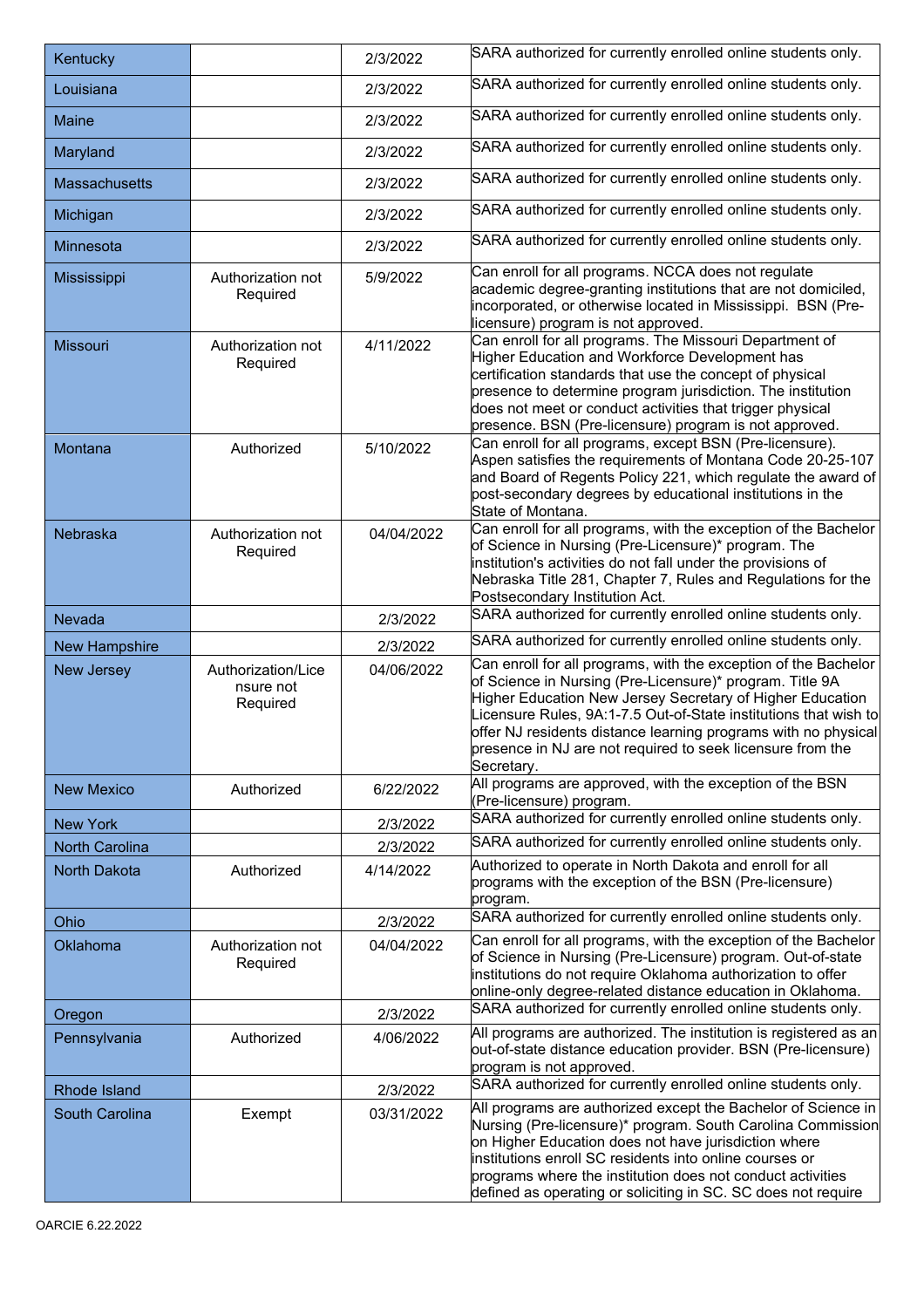|                  |                               |                                            | that an exempt institution apply for an exemption, nor does it<br>provide waivers.                                                                                                                                                                                                    |
|------------------|-------------------------------|--------------------------------------------|---------------------------------------------------------------------------------------------------------------------------------------------------------------------------------------------------------------------------------------------------------------------------------------|
| South Dakota     | Authorization not<br>Required | 4/7/2022                                   | Can enroll for all programs, with the exception of the Bachelor<br>of Science in Nursing (Pre-Licensure)* program. South Dakota<br>only authorizes institutions that have a physical location in the<br>state.                                                                        |
| <b>Tennessee</b> | Authorized                    | 01/31/2022<br>TN OEA                       | Optional Expedited Authorization granted, letter on file. This<br>icense is applicable to the Bachelor of Science in Nursing<br>(Pre-Licensure)* program at the TN campus only and is<br>enewed annually.                                                                             |
|                  | Exempt                        | 4/8/2022                                   | All other programs are authorized EXCEPT the MSN, RN-<br>MSN, and DNP as their practicum or immersion requirement<br>indicates physical presence.                                                                                                                                     |
| <b>Texas</b>     | Authorized                    | THECB:<br>03/22/2021<br>TWC:<br>03/10/2020 | For the Bachelor of Science in Nursing (Pre-Licensure)*<br>program at the TX campus only, regulatory approval letter is<br>on file from the Texas Higher Education Coordinating Board<br>as well as a regulatory exemption letter from the Texas<br><b>Workforce Commission.</b>      |
|                  | Exempt                        | 4/07/2022                                  | All other programs are authorized EXCEPT the MSN, RN-<br>MSN, and DNP as their practicum or immersion requirement<br>indicates physical presence according to Administrative Code<br>Title 19. The school is not regulated in Texas under Chapter<br>132 of the Texas Education Code. |
| Utah             |                               | 2/3/2022                                   | SARA authorized for currently enrolled online students only.                                                                                                                                                                                                                          |
| Vermont          | Exempt                        | 4/6/2022                                   | All programs are exempt. Programs of education offered<br>solely online are exempt from registering with the state. BSN<br>Pre-licensure) program is not approved.                                                                                                                    |
| Virginia         |                               | 2/3/2022                                   | SARA authorized for currently enrolled online students only.                                                                                                                                                                                                                          |
| Washington       |                               | 2/3/2022                                   | SARA authorized for currently enrolled online students only.                                                                                                                                                                                                                          |
| West Virginia    | Authorized                    | 5/24/2022                                  | Authorized to offer educational programs to West Virginia<br>esidents.                                                                                                                                                                                                                |
| Wisconsin        |                               | 2/3/2022                                   | SARA authorized for currently enrolled online students only.                                                                                                                                                                                                                          |
| Wyoming          | Authorized                    | 04/09/2022                                 | Authorized to offer educational services to Wyoming students.                                                                                                                                                                                                                         |

# **Countries and Territories**

Aspen University may not be able to accept online students from certain international countries. In addition, while degrees conferred by Aspen University are recognized in the United States, they may not be recognized in other countries. International students are encouraged to research the policies pertaining to degree and licensure recognition in their home country prior to enrolling in Aspen's education programs.

| American<br>Samoa                           | Currently not<br>Authorized           |            | Currently reviewing regulations to determine authorization status.                                                                                                                                                            |
|---------------------------------------------|---------------------------------------|------------|-------------------------------------------------------------------------------------------------------------------------------------------------------------------------------------------------------------------------------|
| Australia                                   | Authorization not<br>Required         | 4/19/2022  | The Australian Government TEQSA does not regulate TNE into<br>Australia for institutions that enroll Australian students into online<br>courses that are wholly or mainly (50%) or more completed from<br>overseas locations. |
| Federated<br>States of<br><b>Micronesia</b> | Does not Regulate                     | 01/02/2018 | Can enroll for all programs other than Nursing programs.<br>Communication on file from the FSM Department of Education.                                                                                                       |
| Guam                                        | Approved: No Formal<br><b>Process</b> | 08/09/2021 | Can enroll for all programs other than Nursing programs. Letter<br>on file stating no formal approval process for educational<br>programs.                                                                                    |
| India                                       | Approved: No Formal<br>Process        | 11/9/2021  | Can enroll for all programs other than Nursing programs. Letter<br>on file stating no formal approval process for educational<br>programs                                                                                     |
| Jamaica                                     | Currently not<br>Authorized           |            | Currently reviewing regulations to determine authorization status.                                                                                                                                                            |
| <b>Marshall</b><br>Island                   | Currently not<br>Authorized           |            | Currently reviewing regulations to determine authorization status.                                                                                                                                                            |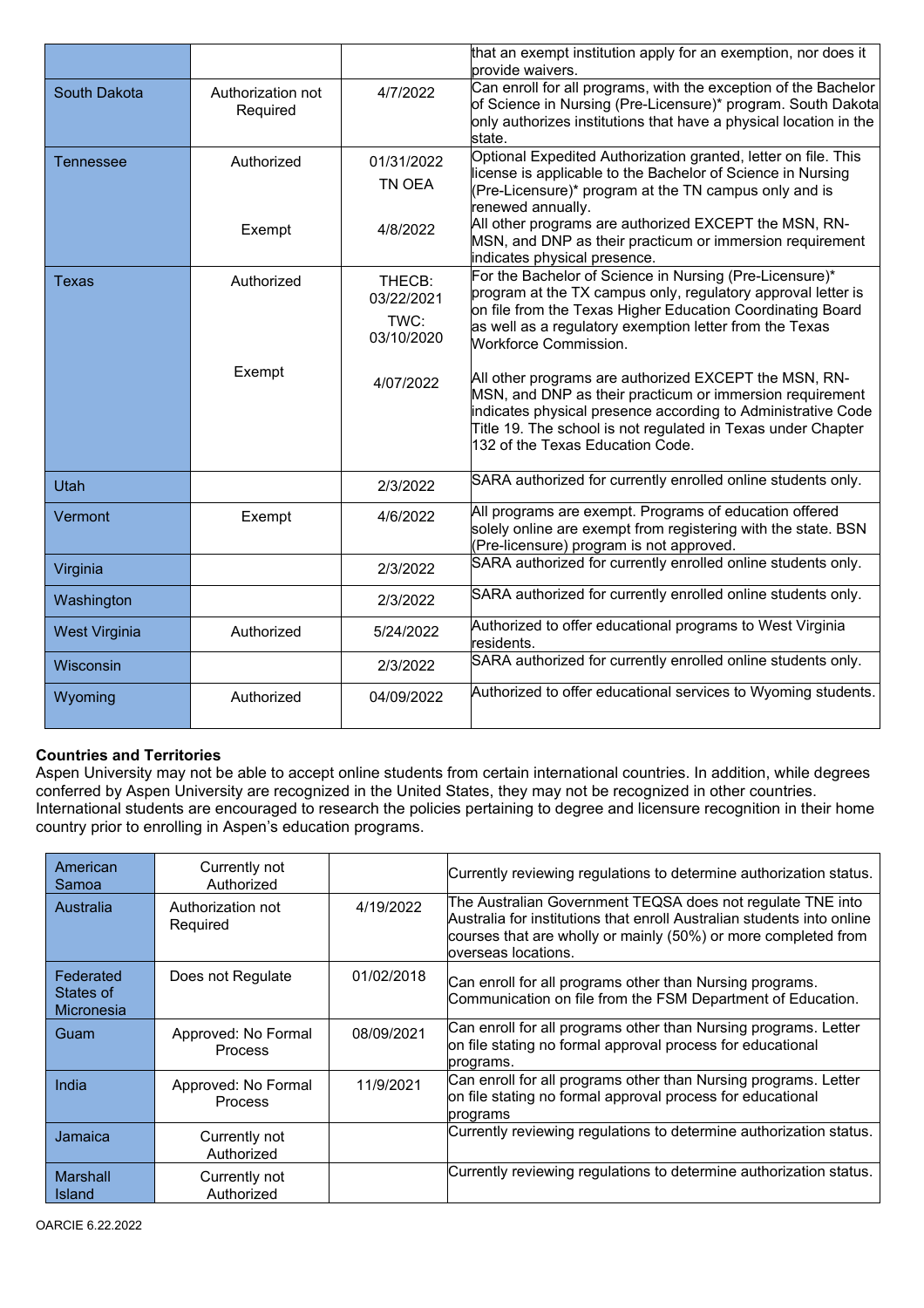| Northern<br>Mariana Island            | Currently not<br>Authorized   |            | Currently reviewing regulations to determine authorization status.                                                                        |
|---------------------------------------|-------------------------------|------------|-------------------------------------------------------------------------------------------------------------------------------------------|
| <b>Philippines</b>                    | Currently not<br>Authorized   |            | Currently reviewing regulations to determine authorization status.                                                                        |
| Puerto Rico                           | <b>Territory Authorized</b>   | 02/01/2020 | Additional Registry of Exempt Institution Certificate, initially<br>effective June 29, 2016.                                              |
| <b>United Arab</b><br><b>Emirates</b> | Currently not<br>Authorized   |            | Currently reviewing regulations to determine authorization status                                                                         |
| Virgin Islands                        | Approved No Formal<br>Process | 1/11/2022  | Can enroll for all programs other than Nursing programs. Letter<br>on file stating no formal approval process for educational<br>programs |

## **State Relocation Notice**

Students who relocate while enrolled in a degree program may be unable to complete their studies if they are moving to a country or state where the University is not currently authorized to offer that particular program. Students should contact their Academic Advisor if they are considering relocating during their course of study.

**\*Note:** Aspen's Bachelor of Science in Nursing (Pre-Licensure) program is its only program that has the potential to lead to professional licensure in all states and territories as identified above. Upon completion of their studies in this program, students are eligible to take the National Council Licensure Examination (NCLEX) in the state in which they choose to practice (the NCLEX is the national registered nurse examination used by all states for potential registered nursing licensure). Students provide their state board of nursing applicable forms to the School of Nursing, which completes them on behalf of the individual student, and take the exam in the state in which they choose to practice. Upon passing the NCLEX, students then work with their state Board of Nursing to finalize their professional licensure.

### **Licensure/Certification Disclosures**

Institutions are required to disclose the extent to which each of its programs lead to professional licensure or certification in each state where such licensure is required for employment in an occupation  $(34 \text{ CFR} \text{S } 668.43(a)(5)(v))$ . The curriculum either meets state educational requirements for licensure or certification, does not meet state education requirements licensure or certification, or the institution has not made such a determination.

- Associate of Applied Science in Early Childhood Studies
	- o Does not meet state educational requirements for licensure or certification in any of the 50 states or District of Columbia.
- Bachelor of Science in Early Childhood Studies
	- o Does not meet state educational requirements for licensure or certification in any of the 50 states or District of Columbia.
- Bachelor of Science in Nursing (Pre-licensure)\*
	- o Meets state educational requirements for RN licensure in all 50 states and District of Columbia.
- Bachelor of Arts in Psychology and Addiction Studies
	- o Does not meet state educational requirements for licensure or certification in any of the 50 states or District of Columbia.
- **Master of Education** 
	- o Does not meet state educational requirements for licensure or certification in any of the 50 states or District of Columbia.
- Master of Arts in Psychology and Addiction Studies
	- o Does not meet state educational requirements for licensure or certification in any of the 50 states or District of Columbia.

Many of Aspen's programs are not in fields where professional state licensure or certification are required for employment or are advanced degree programs where licensure is required for admission. The following apply to this:

- Bachelor of Science in Nursing (RN-BSN Completion)
- **Bachelor of Science in Business Administration**
- **Bachelor of Science in Healthcare Administration**
- **Master of Science in Nursing**
- Master of Business Administration
- **Master of Public Health**
- Master of Science in Information Management
- Master of Science in Information Systems
- Master of Science in Information Technology
- Master of Science in Technology and Innovation
- **Education Specialist**
- Doctor of Science in Computer Science
- Doctor of Education in Leadership and Learning
- **Doctor of Nursing Practice**

#### **Enrollment Demographics Disclosures**

OARCIE 6.22.2022